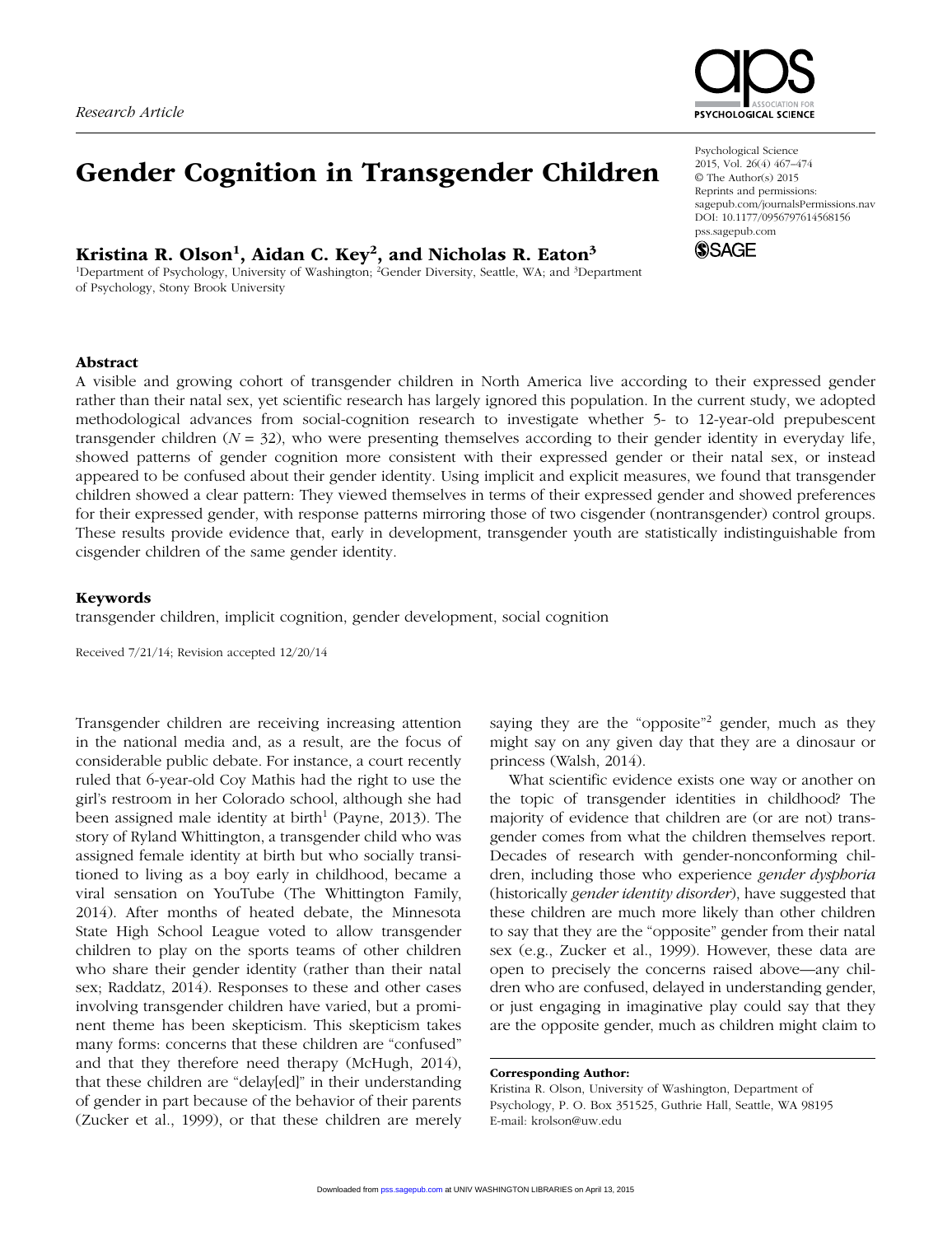be a cartoon character or superhero. For this reason, selfreport measures, while useful in some ways, can be problematic in evaluating these types of concerns.

The current study aimed to inform the discussion of gender cognition in transgender children by supplementing self-reports with a methodology less open to these types of response-bias concerns: implicit measures, such as the Implicit Association Test (IAT; Greenwald, McGhee, & Schwartz, 1998). Implicit measures are harder to control and are less susceptible to modification than explicit selfreport measures (which can be changed on command; e.g., Gregg, Seibt, & Banaji, 2006; McDaniel, Beier, Perkins, Goggin, & Frankel, 2009), have been widely used with child participants (e.g., Rutland, Cameron, Milne, & McGeorge, 2005), correlate with behavior (Greenwald, Poehlman, Uhlmann, & Banaji, 2009), and can be used to assess multiple aspects of cognition, including, for the present purposes, both identity and preferences (e.g., Greenwald et al., 2002). Thus, in the current study, we assessed a group of transgender children's responses on implicit measures of gender cognition in addition to explicit self-reports.

Our primary sample comprised children who present themselves in terms of and appear to other people to be their gender identity (not their natal sex) in all aspects of their lives. Aside from helping to address the central research questions, this population of expressly transgender children was important to study for two other reasons. First, this group is increasingly prominent and likely growing in size in North America as more transgender children are raised in supportive environments (Spack et al., 2012); however, studies using this group are entirely absent from the psychological literature. Second, these children can be thought of as a more "pure" expression of the transgender experience than transgender children who do not present themselves according to their gender identity. The conflict the children in our sample experience is tension between their natal sex and their gender identity—the core of the lived transgender experience. Such a sample is more informative than one comprising transgender children who do not outwardly live in terms of their gender identity, because these children's responses would reflect a conflict between their inner view of themselves and other people's views or society's expectations of them, in addition to the central tension between their gender identity and natal sex. As such, our sample allowed us to reduce potential confounding factors (e.g., incongruence between self-perception and perception by other people) and arrive at clearer conclusions about childhood transgender identities in their full expression. We compared these children with two control groups: cisgender (nontransgender) children matched by gender identity and our transgender participants' own cisgender siblings.

We reasoned that if children are confused by the particular questions posed to them (i.e., as a result of general confusion or a gender "delay"; Zucker et al., 1999), if they are merely self-reporting the "wrong" gender identity (Walsh, 2014) much as one might report being Superman on Halloween, or even if they are just oppositionally reacting to the question of their gender identity in all cases by stating they are a different gender from their natal sex—these children should show one of two patterns of confusion. First, they could be truly confused, as indicated by random responding and no systematic response across measures and participants. Alternatively, they could implicitly identify as their natal sex (because they actually understand gender and are merely selfreporting this "incorrect" gender).

In contrast, if these children are not confused, delayed, or pretending, and in fact their expressed gender represents their true identity, we would expect them to respond similarly to gender-matched control participants not only on self-report measures, but also on implicit ones. Thus, while the IAT should not be seen as a lie detector test, nor as the final say in determining a child's gender, it can fill in some of the gaps left by the extant literature because it is not open to the same types of criticism as explicit self-report measures. Used in tandem, implicit and explicit measures can be highly informative about the gender cognition of transgender children, and the current study is the first to take such an approach. We focused specifically on 5- to 12-year-olds, whom previous literature suggests are old enough to complete implicit measures (Dunham, Baron, & Banaji, 2007) yet because of their prepubescence are subject to more scientific debate than older transgender individuals about the persistence of their transgender identities (Byne et al., 2012).

## Method

## *Participants*

Thirty-two prepubertal transgender children (12 natal females/transgender boys, 20 natal males/transgender girls; mean age = 9 years, 1 month,  $SD = 25$  months, range =  $5-12$  years; 23 White, 2 Asian, 1 White/Asian biracial, 1 Black/White biracial, 3 White/Hispanic biracial, 1 Black, 1 Pacific Islander) were recruited through online and in-person support groups for families with gender-nonconforming children as well as through conferences for gender-nonconforming children and by word of mouth. To be included in the current study, children had to be 5 to 12 years old and live in all contexts as the gender expression "opposite" of their natal sex. These requirements resulted in the exclusion of 4 additional gender-nonconforming participants.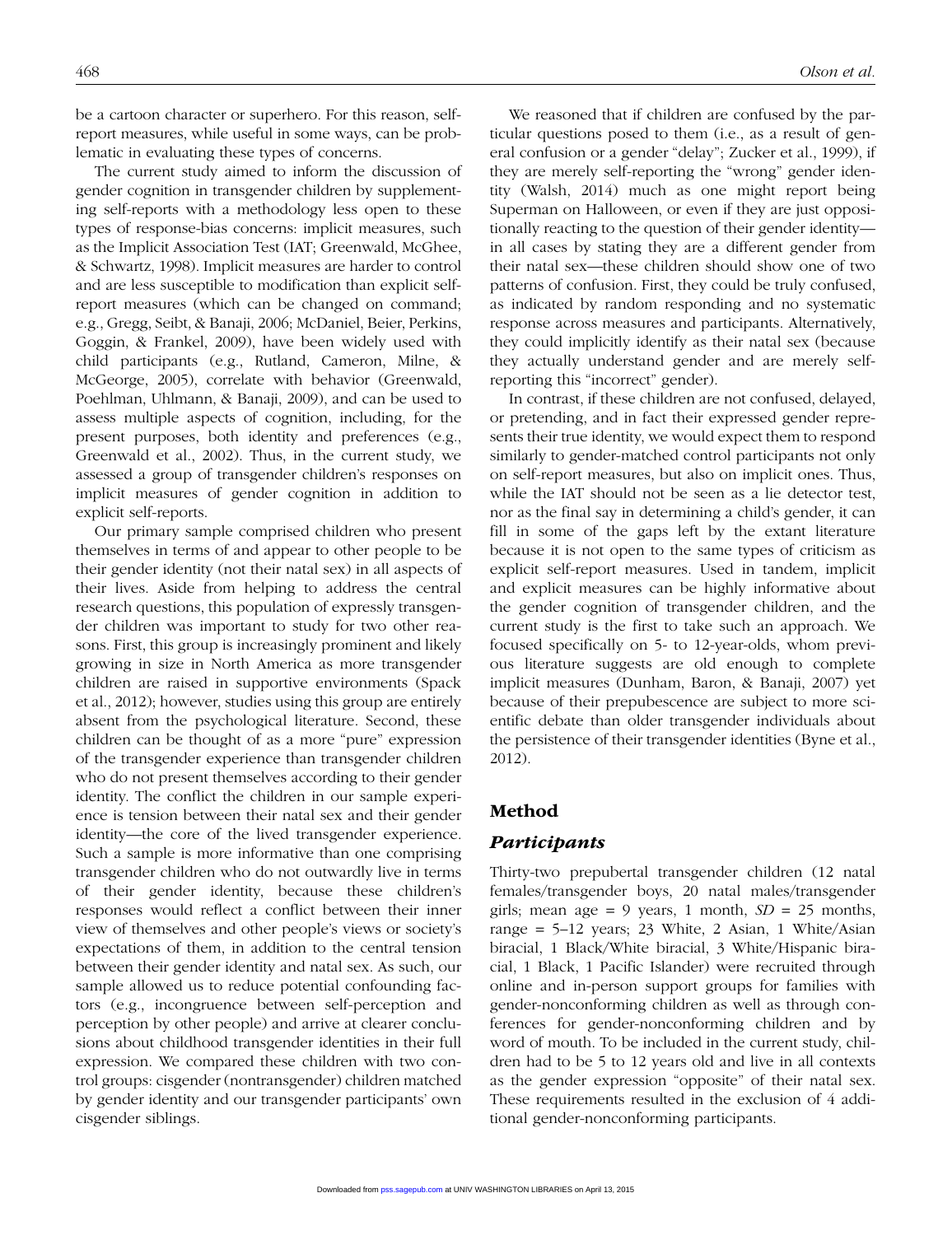Cisgender siblings of transgender participants were recruited when available and in the study's age range. This resulted in the inclusion of 18 siblings (12 males, 6 females; 13 White, 1 Hispanic, 1 Black, 1 Black/White biracial, 2 White/Hispanic biracial) who were on average approximately 3 months older than their transgender siblings (mean age  $= 9$  years, 4 months,  $SD = 26$  months, range  $= 5-12$  years).

Thirty-two control participants (20 female, 12 male; mean age = 9 years, 1 month,  $SD = 25$  months, range = 5–12 years; 27 White, 1 Asian, 1 Black/White multiracial, 2 Asian/White biracial, 1 White/Native American/Alaska Native multiracial) matched to the transgender participants were recruited through the first author's research lab from a database of families interested in participating in developmental psychology research studies. They were required to have no significant history of gender nonconformity. Each control participant was matched to a transgender participant by age (within 4 months of age at time of test) and was selected as the "opposite" natal sex of the transgender participants (to match for expressed gender in daily life). Matched control participants also did not differ from transgender participants in performance on the fourth edition of the Peabody Picture Vocabulary Test (PPVT-IV; Dunn & Dunn, 2007; a proxy for verbal IQ),  $t(27) = 1.13$ ,  $p = .268$ ,  $d = 0.21$ , or in terms of parental income, *t*(31) = 1.05, *p* = .304, *d* = 0.19.

We initially set a criterion of running participants until at least 15 transgender children (who were living in terms of their expressed identity in all aspects of their life) were recruited. At the location where the 15th participant was recruited, additional children were interested in participating, so we ran all available children at that site, which resulted in an *N* of 19. The manuscript was reviewed for publication in *Psychological Science* at that time. During the review process, 13 additional transgender children (and their siblings and control participants) were run and, after consultation with the associate editor who reviewed the article, we decided to add them to the current report. No substantive changes resulted from the addition of these participants, but all estimates became more precise.

#### *Measures*

*Gender-preference IAT.* We assessed participants' implicit gender preferences with a half-length IAT (modeled after those used by Newheiser & Olson, 2012). This length was feasible for use with all but the youngest children in this study and was short enough to allow participants to complete the other measures without losing their attention. In the IAT, participants must classify stimuli from four categories using two response keys. For the gender-preference IAT, the categories were "male," "female," "good," and "bad." One response key in the IAT was used to classify stimuli from two categories (one target item, such as "male," and one valence item, such as "good"), and the other response key was used to classify stimuli from the remaining target and valence categories (e.g., "female" and "bad").

Stimuli for the categories "male" and "female" were pictures of four male and four female children. An additional two photographs (one male, one female) were used as category labels. Pictures were used so that reading was not necessary. Stimuli for the attributes of "good" and "bad" were taken from Newheiser and Olson (2012). The "good" stimuli consisted of a present, puppies, an ice cream cone, and flowers; the "bad" stimuli were a snake, a spider, a car accident, and a fire. The labels for these attributes were represented by a smiley face (good) and a frowny face (bad). Scoring followed the Newheiser and Olson (2012) algorithm, which is based on the general IAT scoring algorithm (Greenwald, Nosek, & Banaji, 2003) with a modification for the shorter length of the current test. This scoring involves the computation of an effect size, *D*, in which a score of 0 indicated that participants were just as quick to associate "male" with "good" and "female" with "bad" as they were to associate "male" with "bad" and "female" with "good." Positive scores meant that control participants were faster to associate their natal sex with "good" and the "other" sex with "bad," while negative scores meant the opposite. Transgender participants were coded both ways in the analyses—once with positive scores indicating an association between their expressed gender and "good," and once with positive scores indicating an association between their natal sex and "good" (the conversion involved merely multiplying one coding scheme by −1 to get the other).

*Gender-identity IAT.* Participants' implicit gender identity was assessed with a second IAT that was similar to the gender-preference version, except that the categories "me" and "not me" replaced "good" and "bad." The stimuli for the "me" category were "I," "mine," "me," and "myself," whereas the stimuli for the "not me" category were "they," "them," "theirs," and "other." Scoring was similar, with 0 meaning participants were just as quick to associate "me" with "male" and "not me" with "female" as they were to associate "me" with "female" and "not me" with "male." Positive scores meant control participants were faster to associate their sex with "me" and the other sex with "not me," while scores for transgender participants were coded both ways (according to expressed gender and according to natal sex) for comparison. This task required some very basic reading skills and therefore was not used with the very youngest children.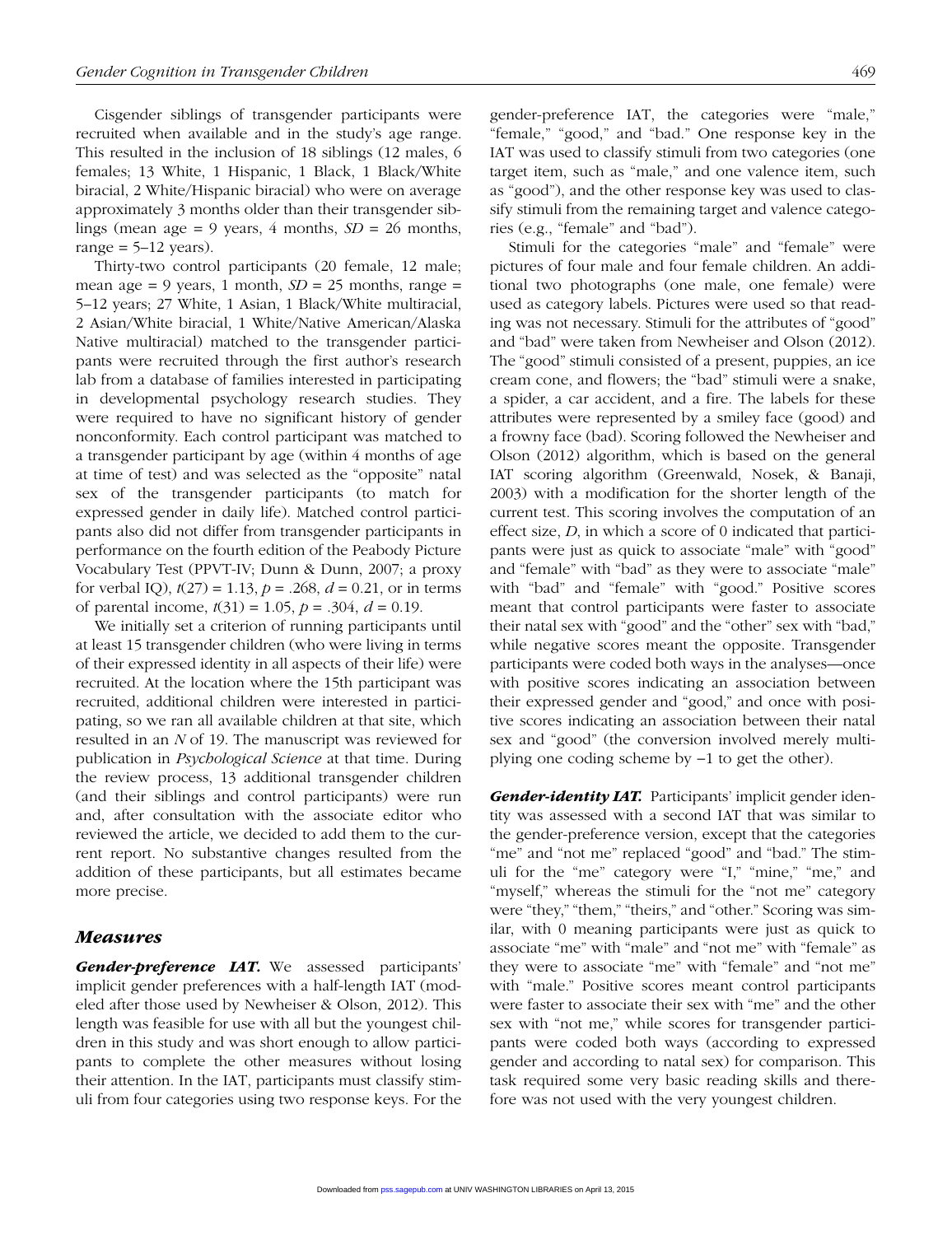*Explicit gender peer preferences.* To assess explicit gender peer preferences, we asked participants, in each of eight trials, which of two people they would prefer to be friends with. On six of these eight trials (the only ones analyzed), the pair involved one boy and one girl, matched for approximate age and attractiveness. The other two trials were fillers—one with a pair of boys and one with a pair of girls. The appearance of each target child on the left versus the right of the screen was counterbalanced; half of the critical trials for all participants had a boy on the left, and half had a boy on the right. For control participants, responses were coded in terms of the number of times out of six that children selected the peer who matched their own sex, and 3 was subtracted from this total so that 0 indicated no preference for males or females. Positive scores indicated a preference for one's own sex, and negative scores indicated a preference for the other sex. For transgender participants, responses were coded once in terms of the number of times they selected the same-gender peers and then reverse-scored for a same-sex score.

*Explicit object preferences.* Participants' explicit preferences for objects were measured across six trials on which they were shown pairs of photographs of children and told that each one had a preferred toy or food. The names of these items were in fact novel words (e.g., "This is Amanda and she likes to play *flerp*. This is Andrew and he likes to play *babber*."). Our interest here was whether children would use the gender of the person endorsing the item to inform their own preferences (this task was based on one devised by Shutts, Banaji, & Spelke, 2010). Children were subsequently asked, for example, whether they would prefer *flerp* like Amanda or *babber* like Andrew. Scoring was the same as for gender peer preferences.

**Explicit gender identity.** We measured participants' gender identity by telling them that people have outsides (their physical body) and insides (their feelings, thoughts, and mind). They were told that some people feel like they are boys on the outside, and some feel like they are girls on the outside, and that those people might feel the same way or different on the inside. They were told some people feel, for example, like a boy on the outside and inside, and that others feel like a boy on the outside but a girl on the inside. Further, they were told that some people feel like both or neither, or that their feelings change over time. Children were asked whether, on the inside, they felt like a boy, a girl, neither, or both; whether their gender identity changed over time; or whether they did not know.

*Missing data and other measures.* One sibling, 1 control participant, and 2 transgender participants were too young to read and therefore did not complete the gender-identity IAT (all 5- to 6-year-olds). Two transgender participants, 3 control participants, and 5 siblings did not complete the PPVT-IV because they were too young and did not have the attention span to complete all measures (the PPVT-IV was the longest measure), the family needed to leave the testing session early (the PPVT-IV was typically administered last), or the PPVT-IV materials were not available at the time of testing. Two transgender participants chose not to complete the explicit peer or objects measures at all, 1 transgender participant and 1 sibling did not complete all peer-preference items, and 1 control participant and 1 sibling did not complete all object-preference items. One transgender participant's parents requested that the participant not be asked the explicit gender-identity question. These participants were dropped on those particular measures but were included for all other measures, hence the sample-size differences across analyses. Two siblings were dropped completely because they completed no IAT and PPVT-IV measures and, in one case, did not complete one of the explicit measures—which made their participation of no added value. All other participants completed all measures.

Some participants completed additional measures for the purposes of a pilot study. Although such measures would typically be done with another group of participants, access to this sample is very limited, so all participants were run in the primary measures, and other measures were sometimes run as pilot measures on the same participants. From the beginning of the study, however, the measures reported here were identified as those of central interest and therefore were given highest priority when we had limits on children's time (e.g., when we needed to include multiple families within the span of a 2-hr support-group meeting). Pilot measures were added and subtracted as time allowed and as it became clear that they could or could not be understood by participants. Some of these items will be adapted for use in follow-up studies, including longitudinal studies of these participants, once wording issues are resolved.

# Results

The crucial question was whether transgender children would show (a) a confused pattern of results, as indicated by inconsistency across measures or null effects on measures; (b) a pattern indicating that they actually knew their identity but were merely pretending on explicit measures, as indicated by natal-sex-responding on implicit measures and expressed-gender-responding on explicit measures; or (c) a pattern that mirrored the responses of other children sharing their gender identity on all measures. When the transgender children's responses were considered in light of their natal sex, their responses differed significantly from those of the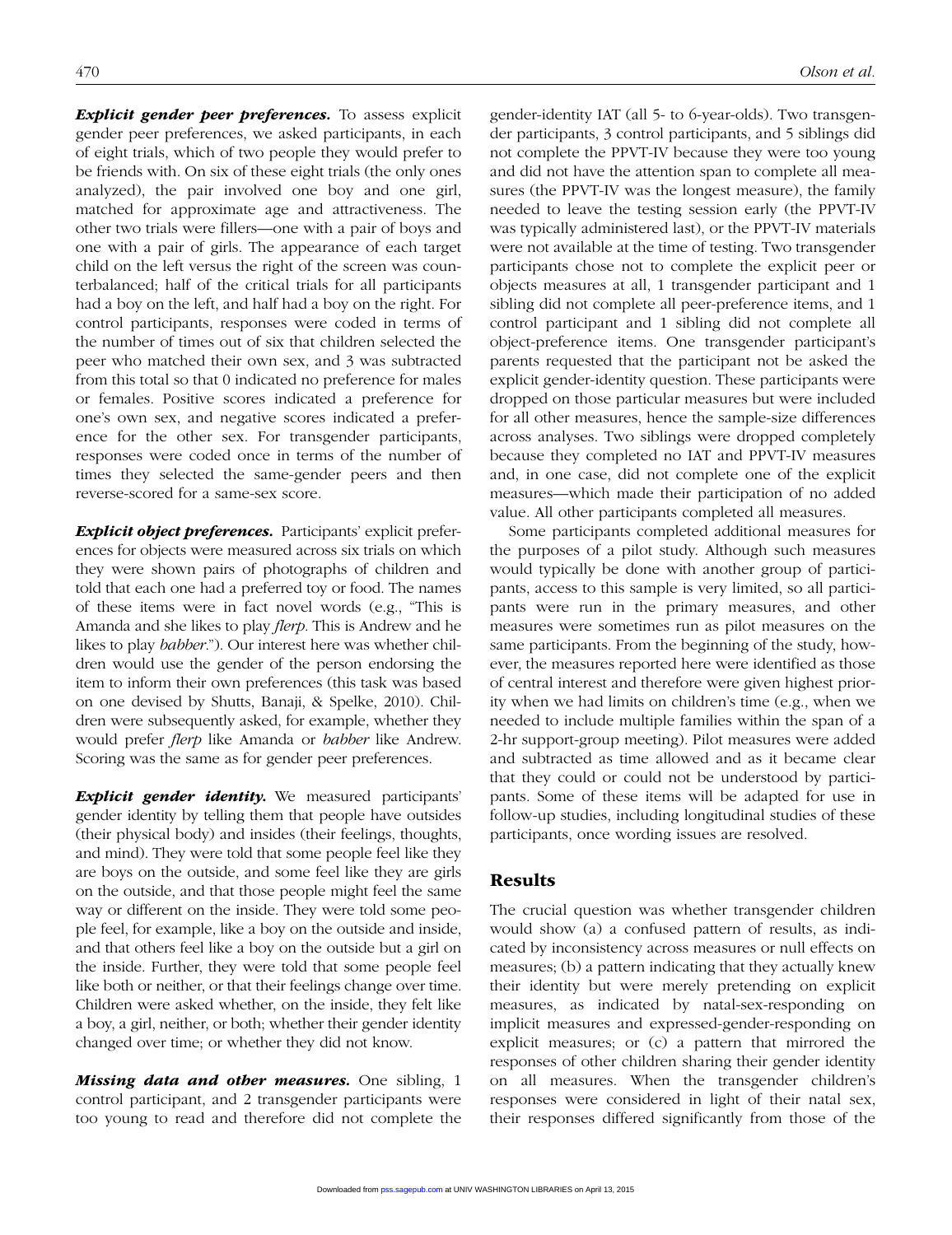

Fig. 1. Results of the (a) gender-identity Implicit Association Test (IAT), (b) gender-preference IAT, (c) assessment of explicit peer preferences, and (d) assessment of explicit object preferences. For each measure, mean scores are shown separately for transgender participants (coded both for their expressed gender and for their natal sex), control participants, and transgender participants' siblings. Means above zero indicate preferences for the same sex or gender, and means below zero indicate preferences for the opposite sex or gender. See the text for further details on scoring. Error bars indicate standard errors of the mean.

two control groups on all measures (*p*s < .002; see Fig. 1). In contrast, when transgender children's responses were evaluated in terms of their expressed gender, their response patterns did not differ significantly from those of the two control groups on any measure (*p*s > .20).

# *Gender-preference IAT*

Gender-preference IAT *D* scores at the group level were compared with 0 using a one-sample *t* test, which can determine whether members of the group on average show a significant preference for their own gender (as evidenced by a statistically significant positive value) or a preference for the other gender (as evidenced by a statistically significant negative value). Comparisons between groups were conducted using a paired-samples *t* test, along with a measure of effect size, Cohen's *d*. Transgender children showed a significant implicit preference for their expressed gender  $(D = 0.47)$ ,  $t(31) = 7.81$ ,  $p <$ .001; control participants showed a significant implicit preference for their natal sex ( $D = 0.35$ ),  $t(31) = 3.45$ ,  $p =$ .002; and the smaller sibling group showed a marginally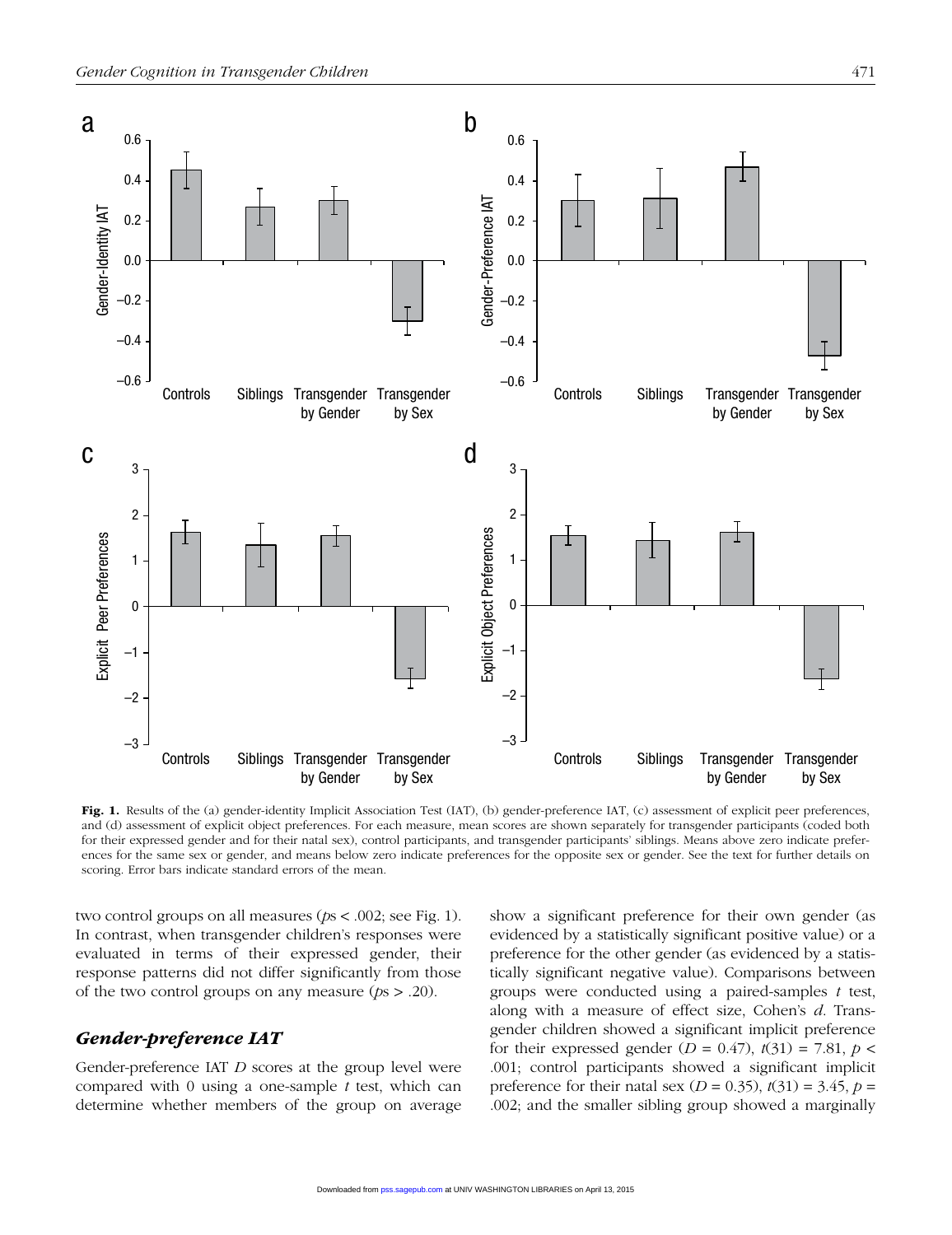significant preference for their natal sex  $(D = 0.31)$ ,  $t(17) =$ 2.08,  $p = 0.053$ . When considered in light of their expressed gender, transgender participants did not significantly differ from control participants,  $t(31) = 1.14$ ,  $p = .262$ ,  $d = 0.20$ , or their siblings,  $t(17) = 1.162$ ,  $p = .261$ ,  $d = 0.27$ . When considered in terms of their natal sex, transgender participants differed from both control participants,  $t(31) = 6.14$ , *p* < .001, *d* = 1.08, and their siblings, *t*(17) = 3.96, *p* = .001,  $d = 0.92$ .

# *Gender-identity IAT*

The statistical procedure used for the gender-identity IAT was identical to that used for the gender-preference IAT. All three groups of participants showed significant implicit gender-identity effects: Transgender children implicitly identified with their expressed gender (*D* = 0.30),  $t(29) = 3.89$ ,  $p = .001$ ; control participants implicitly identified with their natal sex  $(D = 0.40)$ ,  $t(30) = 4.97$ ,  $p <$ .001; and siblings identified with their natal sex  $(D =$ 0.26),  $t(16) = 3.10$ ,  $p = .007$ . When considered in terms of their expressed gender, transgender children did not differ from gender-matched control participants on the gender-identity IAT, *t*(29) = 1.24, *p* = .227, *d* = 0.22, nor did they differ from their siblings,  $t(16) = 0.07$ ,  $p = .948$ ,  $d =$ 0.02. When considered in terms of their natal sex, transgender children differed from both control participants,  $t(29) = 6.75$ ,  $p < .001$ ,  $d = 1.23$ , and siblings,  $t(16) = 4.30$ ,  $p = .001, d = 1.06.$ 

# *Explicit gender peer preferences*

To examine explicit gender peer preference, we compared the means of each participant group with chance (0) via a one-sample *t* test, whereas differences between groups were compared via paired-samples *t* tests. Transgender participants showed a significant tendency to favor peers of their expressed gender  $(M = 1.59)$ ,  $t(28) = 7.06, p < .001, d = 1.31$ , as did control participants  $(M = 1.69)$ ,  $t(31) = 7.60$ ,  $p < .001$ ,  $d = 1.34$ , and siblings  $(M = 1.41)$ ,  $t(16) = 3.68$ ,  $p = .002$ ,  $d = 0.89$ . When considered according to their expressed gender, transgender children did not differ from control participants on their peer preferences, *t*(28) = 0.20, *p* = .842, *d* = 0.04, nor did they differ from their siblings,  $t(14) = 0.39$ ,  $p = .700$ ,  $d =$ 0.11. In contrast, when considered according to their natal sex, transgender children differed from both control participants,  $t(28) = 10.94$ ,  $p < .001$ ,  $d = 2.04$ , and siblings,  $t(14) = 4.84, p < .001, d = 1.25.$ 

# *Explicit object preferences*

The statistical procedure used to assess explicit preferences for objects was identical to that used for explicit gender peer preference. Transgender children preferred objects endorsed by children of their expressed gender (*M* = 1.60), *t*(29) = 7.54, *p* < .001, *d* = 1.38. Similarly, control participants  $(M = 1.48)$ ,  $t(30) = 7.79$ ,  $p < .001$ ,  $d =$ 1.39, and siblings (*M* = 1.59), *t*(16) = 4.77, *p* < .001, *d* = 1.16, preferred objects endorsed by members of their natal sex. When considered according to their expressed gender, transgender children did not differ significantly from control participants,  $t(28) = 0.317$ ,  $p = .754$ ,  $d = 0.06$ , or their siblings,  $t(814) = 0.000$ ,  $p = 1.00$ ,  $d = 0.0$ . When considered according to their natal sex, transgender children differed significantly from both control participants,  $t(28) = 11.50, p < .001, d = 2.13$ , and their siblings,  $t(14) =$ 5.45,  $p < .001$ ,  $d = 1.41$ .

# *Explicit gender identity*

In all groups, the majority of participants—81% of control participants ( $n = 26$  of 32), 87% of transgender participants (*n* = 27 of 31), and 94% of siblings (*n* = 17 of 18) indicated that their explicit internal gender identity corresponded to their sex (for control participants) or expressed their gender (for transgender participants). A minority of children chose "neither," "both," "it changes over time," or "I don't know" in response to questions about their internal gender identity. Six control children said either "both"  $(n = 3)$  or "I don't know"  $(n = 3)$ , and 1 sibling said "I don't know." In addition, 4 transgender children said "both"  $(n = 1)$ , gave a response that corresponded to their natal sex  $(n = 2)$ , or responded "I don't know"  $(n = 1)$ . Responses that aligned with participants' gender were given a score of 1; any other answer was given a 0. Differences between groups were then analyzed using a McNemar test, which indicated that transgender children's perceptions did not differ significantly from those of control participants,  $p = .727$ , or siblings,  $p = .625$ . If participants were recoded such that 1 indicated their natal sex and 0 was any other response, transgender children's preferences then differed significantly from those of both control participants,  $p < .001$ , and siblings,  $p < .001$ .

## **Discussion**

On both more-controllable self-report measures and lesscontrollable implicit measures, our group of transgender children showed a clear indication that they thought of themselves in terms of their expressed gender. Their responses were indistinguishable from those of the two cisgender control groups, when matched by gender identity. They showed a clear preference for peers and objects endorsed by peers who shared their expressed gender, an explicit and implicit identity that aligned with their expressed gender, and a strong implicit preference for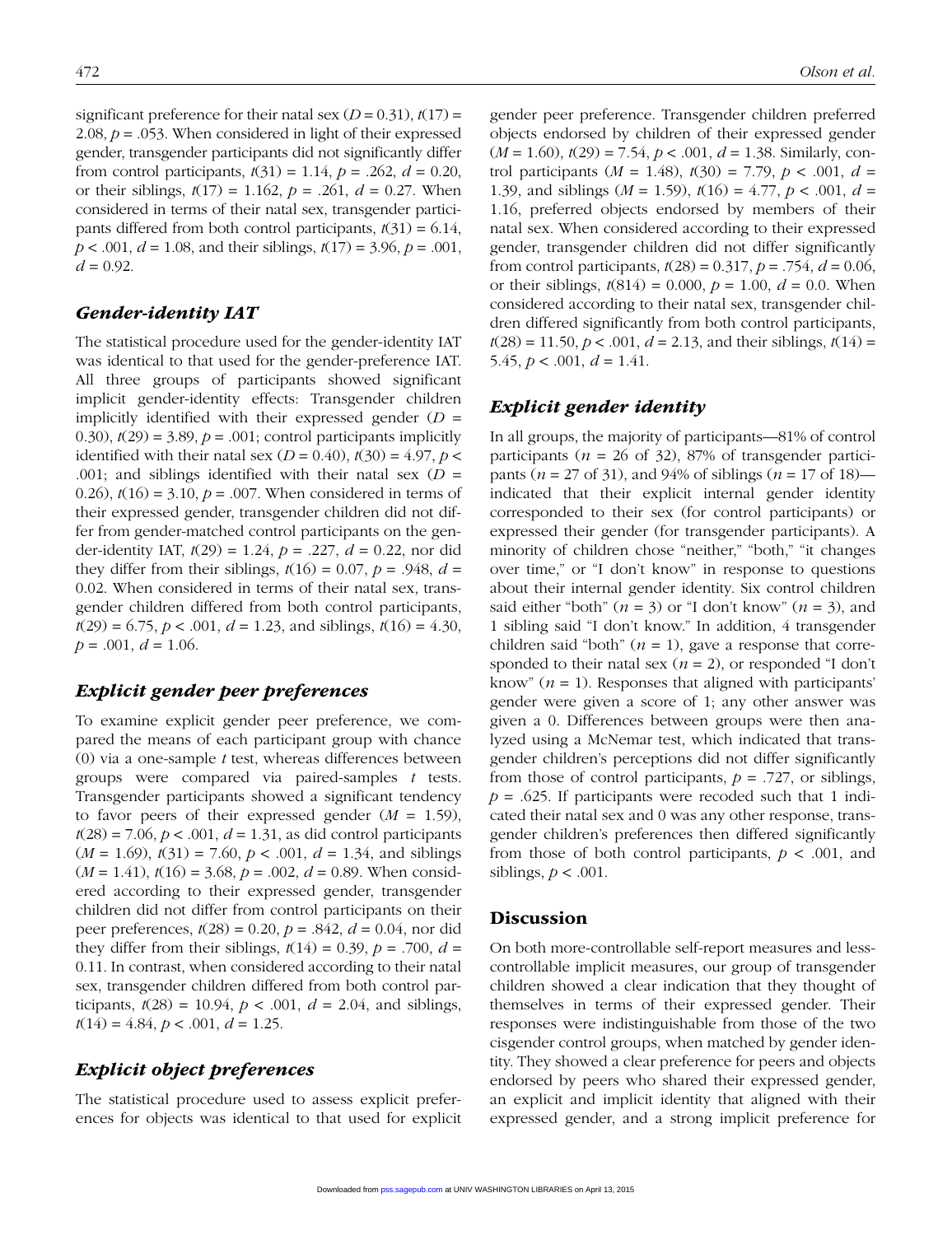their expressed gender. While future studies are always needed, our results support the notion that transgender children are not confused, delayed, showing genderatypical responding, pretending, or oppositional—they instead show responses entirely typical and expected for children with their gender identity.

# *Limitations and future directions*

The participants in this study are transgender children who are allowed to live everyday life congruent with their gender identity. The primary identity-relevant tension they are experiencing is likely between their natal sex and their gender expression rather than the combination of this tension and the tension between how they see themselves and how other people see them or society sees them on a daily basis. It is unclear whether these findings would then generalize to transgender children who do not receive support from their families, those who do not live according to their identified gender in all aspects of their daily life, or those who identify themselves as neither female nor male, or as both, in everyday life (e.g., rejecting male or female pronouns for themselves and choosing gender-neutral names; Ehrensaft, 2011). All of the participants tested here identified and lived life as one gender at the time of assessment, choosing names consistent with that gender and preferring those pronouns as well. Future studies along the spectrum of childhood transgender experiences will be needed to clarify how generalizable these findings are to children who have different degrees of identified gender expression or to those with different life experiences.

A second remaining question is how these results in childhood might relate to persistence of transgender identity later in life (e.g., Drummond, Bradley, Peterson-Badali, & Zucker, 2008; Green, 1987; Wallien & Cohen-Kettenis, 2008). If these measures—for example, the degree of one's implicit gender identity in childhood—are shown to be predictive of transgender experience in adolescence and adulthood, they may be useful to parents and clinicians, in combination with clinician evaluations, in deciding about early hormonal and medical interventions that can help transgender youths develop bodies that match their expressed gender. Given that other research has shown the utility of the IAT in predicting clinically relevant outcomes (Nock & Banaji, 2007; Nock et al., 2010; Teachman, Smith-Janik, & Saporito, 2007), the possibility that early gender cognition, and in particular, implicit measures of gender cognition, could be useful in predicting later-life identity (and perhaps informing medical decisions related to identity) remains a provocative possibility, though one that would need substantially more testing before the IAT could be used in this way.

### *Conclusion*

In summary, our findings refute the assumption that transgender children are simply confused by the questions at hand, delayed, pretending, or being oppositional. Instead, transgender children show responses that look largely indistinguishable from those of cisgender children, who match transgender children's gender expression on both more- and less-controllable measures. Further, and addressing the broader concern about transgender individuals' mere existence raised at the outset of this article, the data reported here should serve as evidence that transgender children do indeed exist and that their identity is a deeply held one.

#### Author Contributions

All three authors designed the measures and wrote the manuscript. K. R. Olson led data collection and analysis.

#### Acknowledgments

We thank Yarrow Dunham, Mahzarin Banaji, and David Rand for feedback on the manuscript, as well as Sarah Colombo, Alia Martin, Arianne Eason, Rachel Horton, Annie Fast, Talee Ziv, Melanie Fox, Erin Kelly, Catherine Holland, Sara Haga, Debbie Bitran, and Madeleine DeMeules for assistance with data collection.

#### Declaration of Conflicting Interests

The authors declared that they had no conflicts of interest with respect to their authorship or the publication of this article.

#### **Notes**

1. We avoid using common colloquial phrases such as "born as a boy" because they suggest that transgender identities are not innate (an unresolved scientific question) and are thus offensive to some individuals.

2. We use the term "opposite" for clarity but acknowledge that gender is not binary.

#### References

- Byne, W., Bradley, S. J., Coleman, E., Eyler, A. E., Green, R., Menvielle, E. J., . . . Tompkins, D. A. (2012). Report of the American Psychiatric Association Task Force on treatment of gender identity disorder. *Archives of Sexual Behavior*, *41*, 759–796.
- Drummond, K. D., Bradley, S. J., Peterson-Badali, M., & Zucker, K. J. (2008). A follow-up study of girls with gender identity disorder. *Developmental Psychology*, *44*, 34–45.
- Dunham, Y., Baron, A. S., & Banaji, M. R. (2007). Children and social groups: A developmental analysis of implicit consistency in Hispanic Americans. *Self and Identity*, *6*, 238–255.
- Dunn, L. M., & Dunn, D. M. (2007). *Peabody Picture Vocabulary Test, fourth edition: Form A*. Bloomington, MN: NCS Pearson.